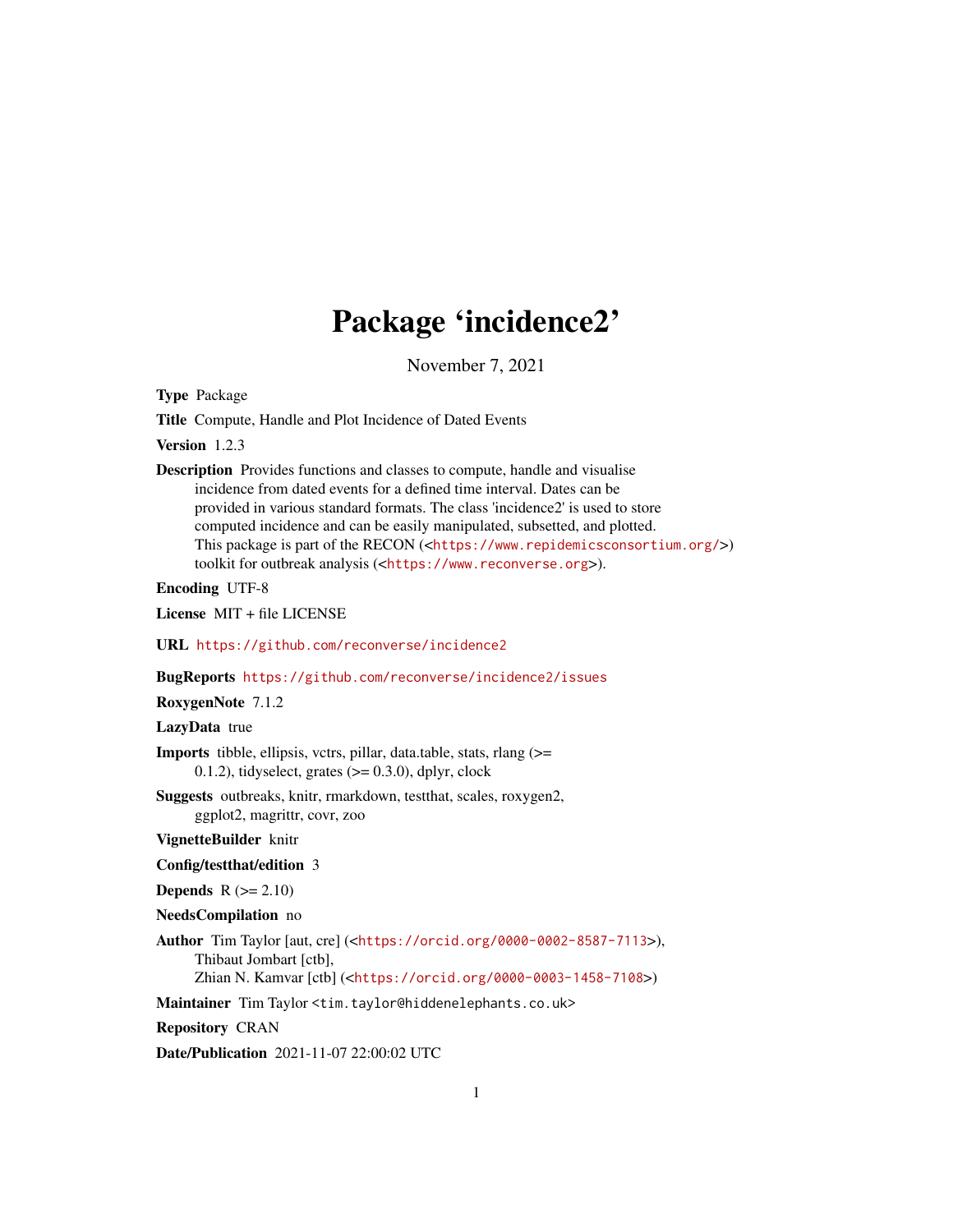#### <span id="page-1-0"></span>2 accessors and  $\alpha$  accessors and  $\alpha$  accessors and  $\alpha$  accessors are  $\alpha$  accessors and  $\alpha$  accessors and  $\alpha$

# R topics documented:

| Index | 21 |
|-------|----|

accessors *Access various elements of an incidence object*

# Description

Access various elements of an incidence object NULL if none are present.

```
get_counts(x, ...)
## Default S3 method:
get_counts(x, ...)
## S3 method for class 'incidence_df'
get_counts(x, ...)
get_count_names(x, ...)
## Default S3 method:
get_count_names(x, ...)
## S3 method for class 'incidence_df'
get_count_names(x, ...)
get_date_index(x, ...)
```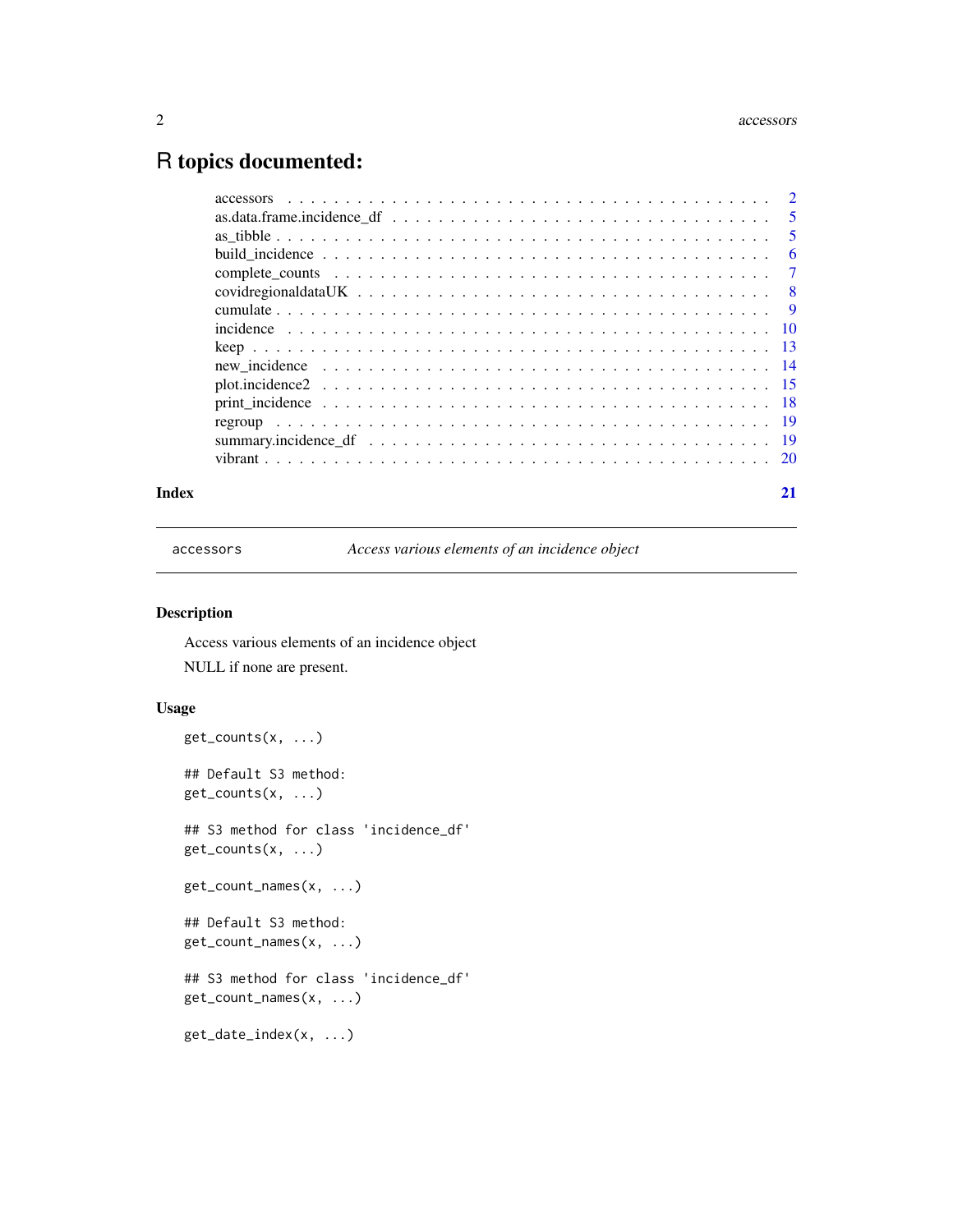#### accessors 3

```
## Default S3 method:
get_date_index(x, ...)
## S3 method for class 'incidence_df'
get_date_index(x, ...)
get_dates(x, ...)
get_dates_name(x, ...)
## Default S3 method:
get_dates_name(x, ...)
## S3 method for class 'incidence_df'
get_dates_name(x, ...)
get_group_names(x, ...)
## Default S3 method:
get_group_names(x, ...)
## S3 method for class 'incidence_df'
get_group_names(x, ...)
get_timespan(x, ...)
## Default S3 method:
get_timespan(x, ...)
## S3 method for class 'incidence2'
get_timespan(x, ...)
get_n(x)
## Default S3 method:
get_n(x)
## S3 method for class 'incidence_df'
get_n(x)
get_interval(x, ...)
## Default S3 method:
get_interval(x, ...)
## S3 method for class 'incidence2'
get_interval(x, ...)
```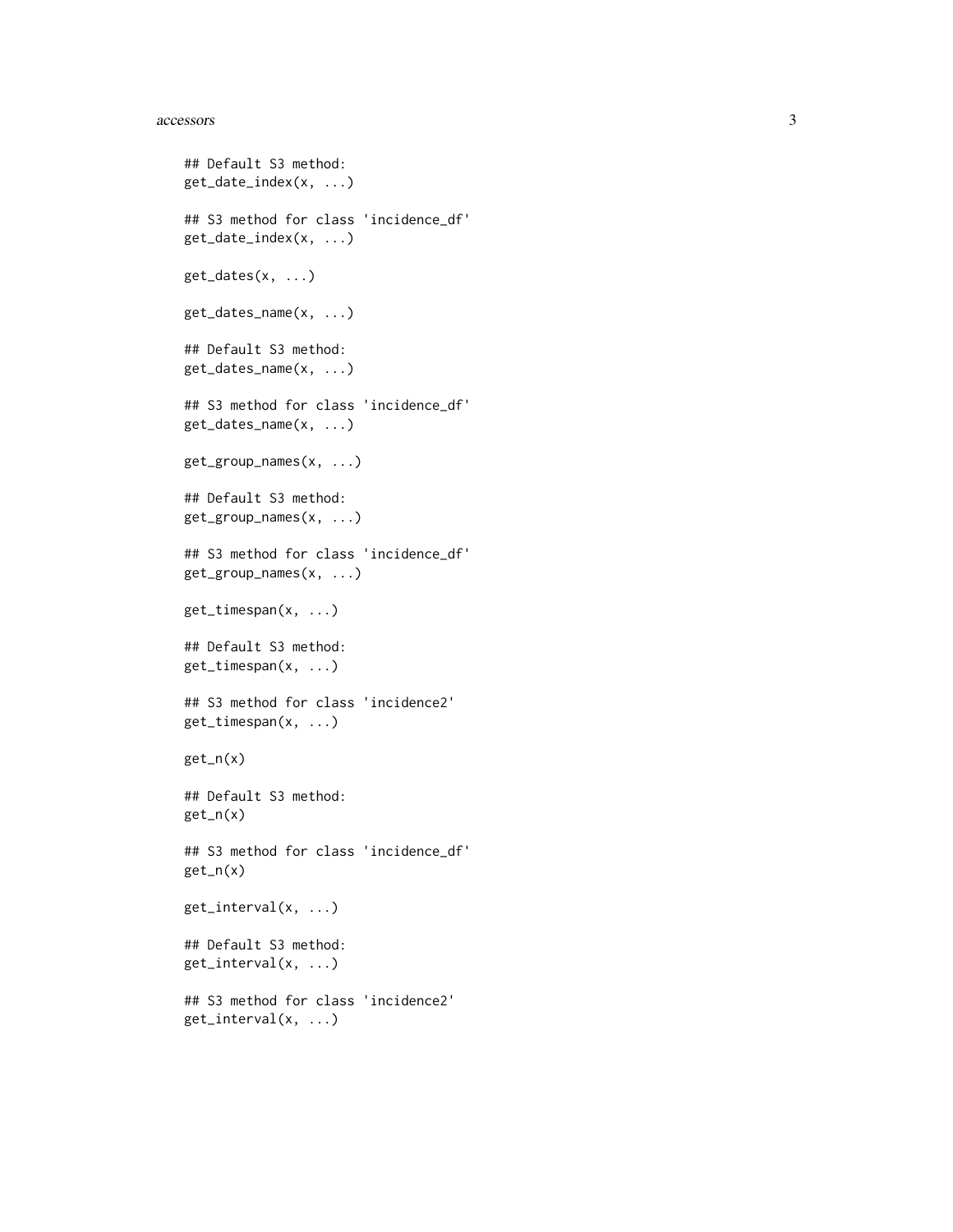<span id="page-3-0"></span>4 accessors

#### **Arguments**

|   | An incidence () object. |
|---|-------------------------|
| . | Not used.               |

# Value

- get\_counts: The count vector from x.
- get\_count\_names(): The name of the count variable of x.
- get\_date\_index(): The date\_index vector from x.
- get\_dates(): Same as get\_date\_index().
- get\_dates\_name(): The name of the date\_index variable of x.
- get\_group\_names(): a character vector of the group variables of x or
- get\_timespan(): an integer denoting the timespan in days represented by the incidence object.
- get\_n() The total number of cases stored in the object
- get\_interval(): if integer = TRUE, an integer vector, otherwise the character value of the interval

#### Examples

```
if (requireNamespace("outbreaks", quietly = TRUE)) {
 withAutoprint({
   data(ebola_sim_clean, package = "outbreaks")
   dat <- ebola_sim_clean$linelist
   i <- incidence(dat,
                  date_index = date_of_onset,
                   groups = c(gender, hospital))
    get_counts(i)
   get_count_names(i)
   get_group_names(i)
    get_date_index(i)
   get_dates_name(i)
   get_interval(i)
   get_n(i)
    get_timespan(i)
 })
}
```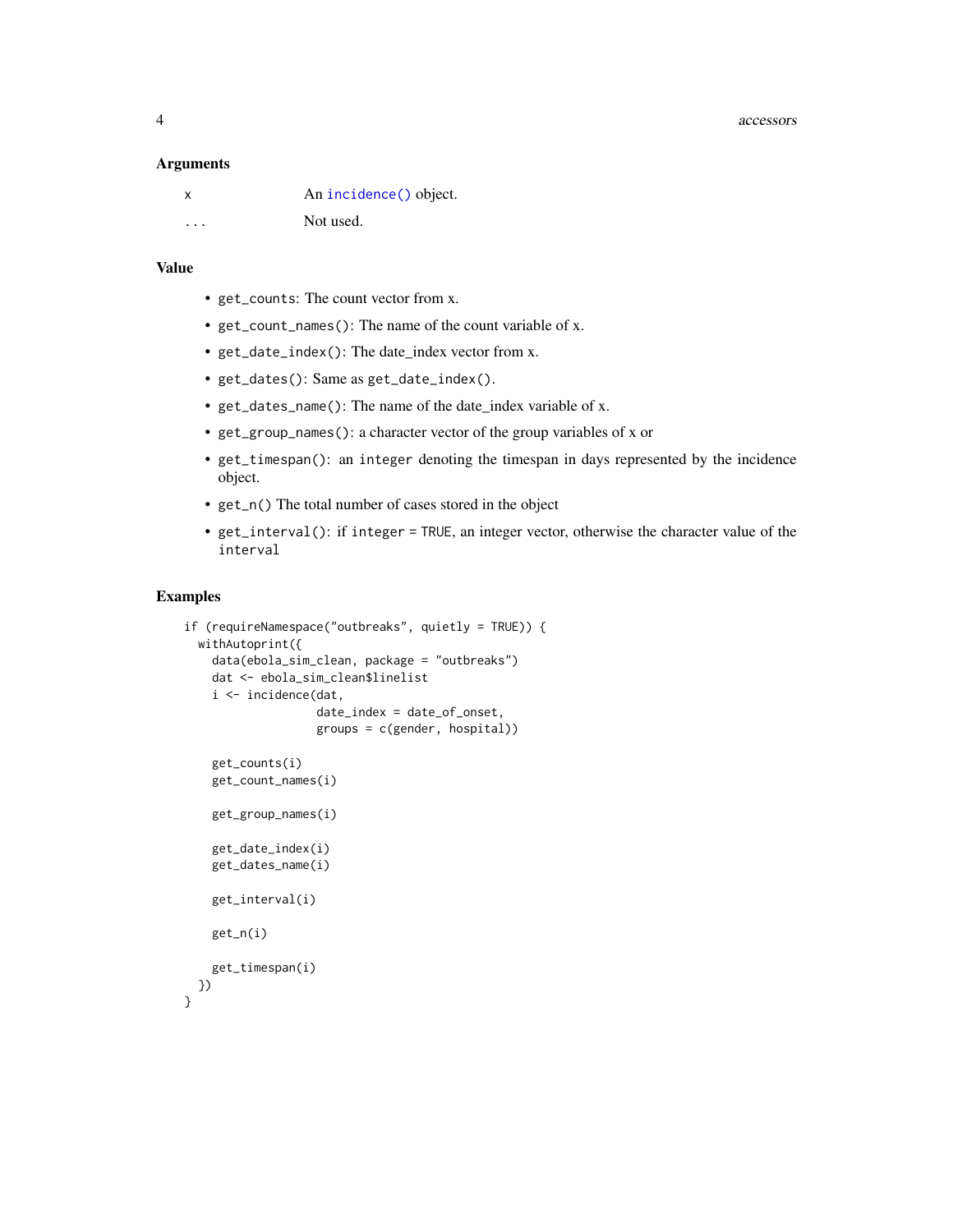<span id="page-4-0"></span>as.data.frame.incidence\_df

*Convert incident object to dataframe*

# Description

Convert incident object to dataframe

# Usage

```
## S3 method for class 'incidence_df'
as.data.frame(x, ...)
```
# Arguments

| X        | An incidence () object. |
|----------|-------------------------|
| $\cdots$ | Not used.               |

# Examples

```
dat \le data.frame(dates = Sys.Date() + 1:100,
                  names = rep(c("Jo", "John"), 5))
```
dat <- incidence(dat, date\_index = dates, groups = names) as.data.frame(dat)

as\_tibble *Convert incident object to a tibble*

# Description

Convert incident object to a tibble

#### Usage

## S3 method for class 'incidence\_df'  $as\_tibble(x, ...)$ 

| x | An incidence () object. |
|---|-------------------------|
| . | Not used.               |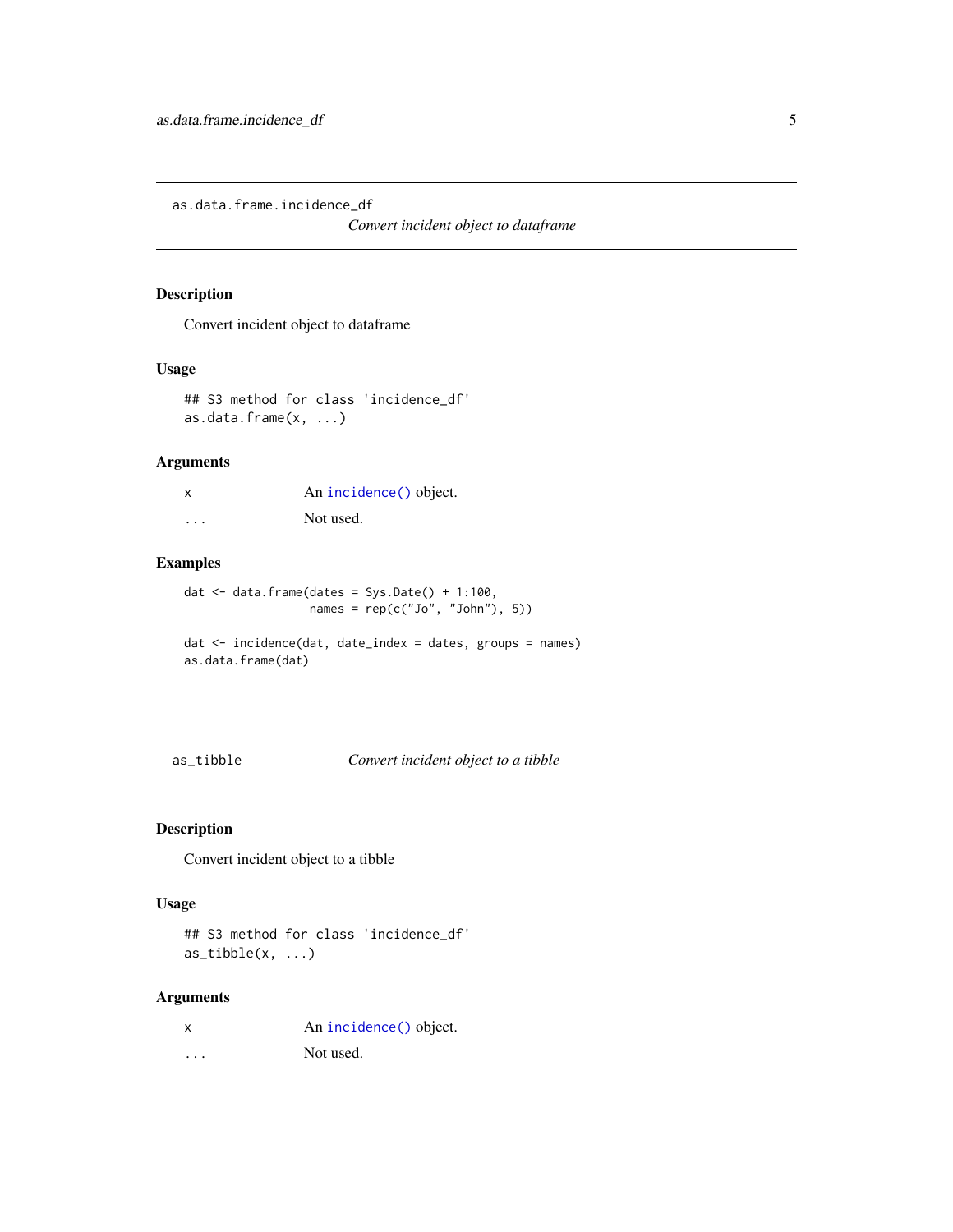# Examples

```
dat \leq data.frame(dates = Sys.Date() + 1:100,
                 names = rep(c("Jo", "John"), 5))dat <- incidence(dat, date_index = dates, groups = names)
as_tibble(dat)
```
<span id="page-5-1"></span>build\_incidence *Coerce to incidence*

# Description

build\_incidence() coerces an object to an incidence of events.

# Usage

```
build_incidence(
 x,
 date_index,
 groups = NULL,
 counts = NULL,
 na_as_group = TRUE,
 FUN = identity,
 args = list()\mathcal{L}
```

| x           | A data frame representing a linelist (or potentially a pre-aggregated dataset).                                                                                                                                                     |
|-------------|-------------------------------------------------------------------------------------------------------------------------------------------------------------------------------------------------------------------------------------|
| date_index  | The time index (es) of the given data. Multiple inputs only make sense when $x$<br>is a linelist, and in this situation, to avoid ambiguity, the vector must be named.<br>These names will be used for the resultant count columns. |
| groups      | An optional vector giving the names of the groups of observations for which<br>incidence should be grouped.                                                                                                                         |
| counts      | The count variables of the given data. If NULL (default) the data is taken to be<br>a linelist of individual observations.                                                                                                          |
| na_as_group | A logical value indicating if missing group values (NA) should treated as a sep-<br>arate category (TRUE) or removed from consideration (FALSE). Defaults to TRUE.                                                                  |
| <b>FUN</b>  | Function applied to the dates_index vectors before grouping. The first argu-<br>ment of FUN must work with a dates_index vector. Defaults to the identity<br>function.                                                              |
| args        | List of additional arguments passed to FUN.                                                                                                                                                                                         |

<span id="page-5-0"></span>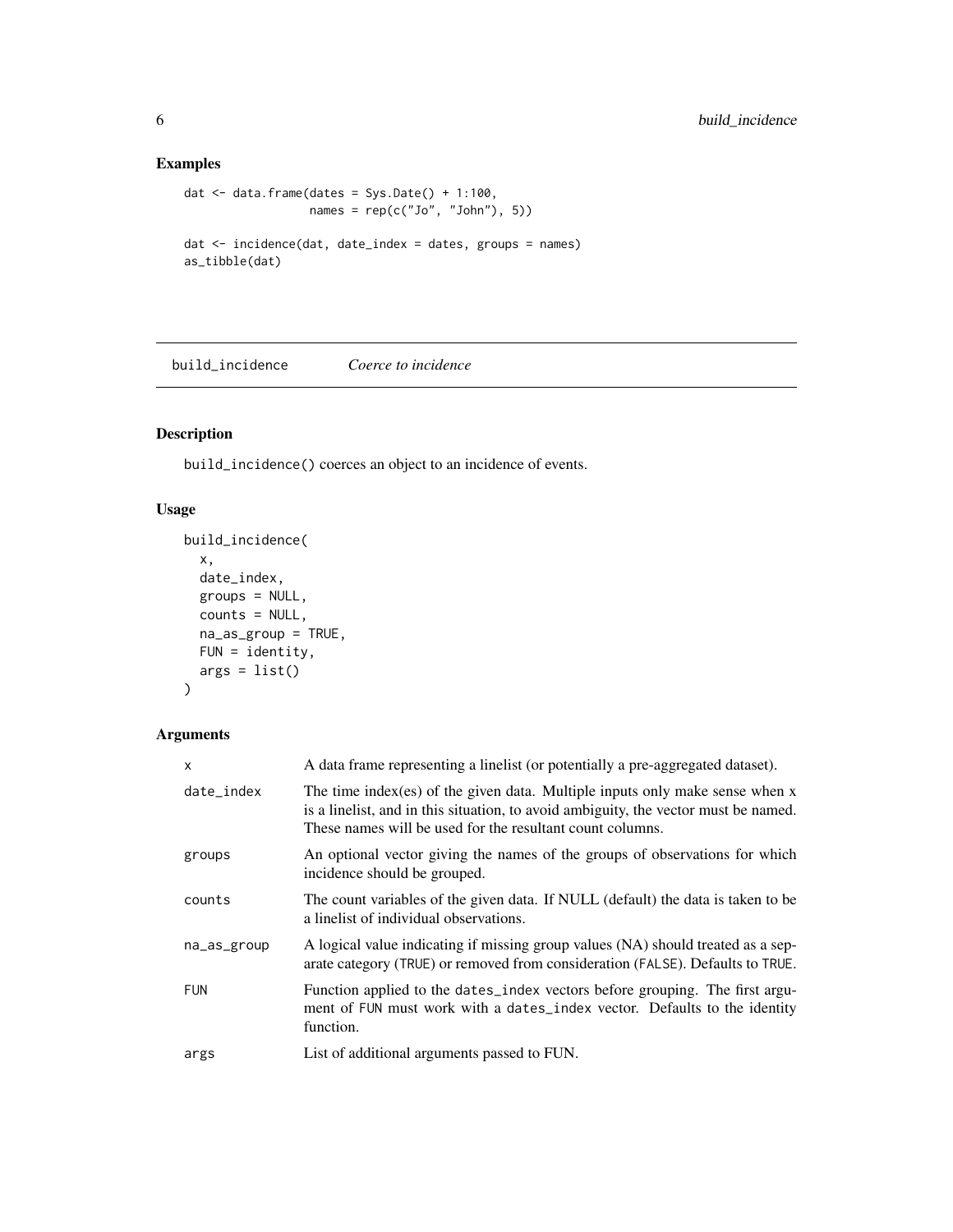#### <span id="page-6-0"></span>Value

An incidence\_df`` object. This is a subclass of [tibble][tibble::tbl-df'] represents an aggregated count of observations. It will contain the following columns:

date\_index: If the default interval of 1 day is used then this will be the dates of the given observations and given the name "date", otherwise, this will be values obtained from the specified date grouping with column name "date\_index" (See Interval specification below).

- count (or name of count variables): The aggregated observation counts.
- groups (if specified): column(s) containing the categories of the given groups.

complete\_counts *Complete counts for all date and group combinations*

# Description

This function ensures that an incidence object has the same range of dates for each grouping. By default missing counts will be filled with 0L.

#### Usage

 $complete_counts(x, fill = 0L)$ 

#### Arguments

|      | An incidence () object.                                 |
|------|---------------------------------------------------------|
| fill | The value to replace missing counts by. Defaults to 0L. |

# Examples

```
dat <- data.frame(
 dates = Sys.Date() + 1:4,groups = rep(c("grp1", "grp2"), 2),counts = 1:4)
i \le incidence(dat, date_index = dates, groups = groups, counts = counts)
complete_counts(i)
```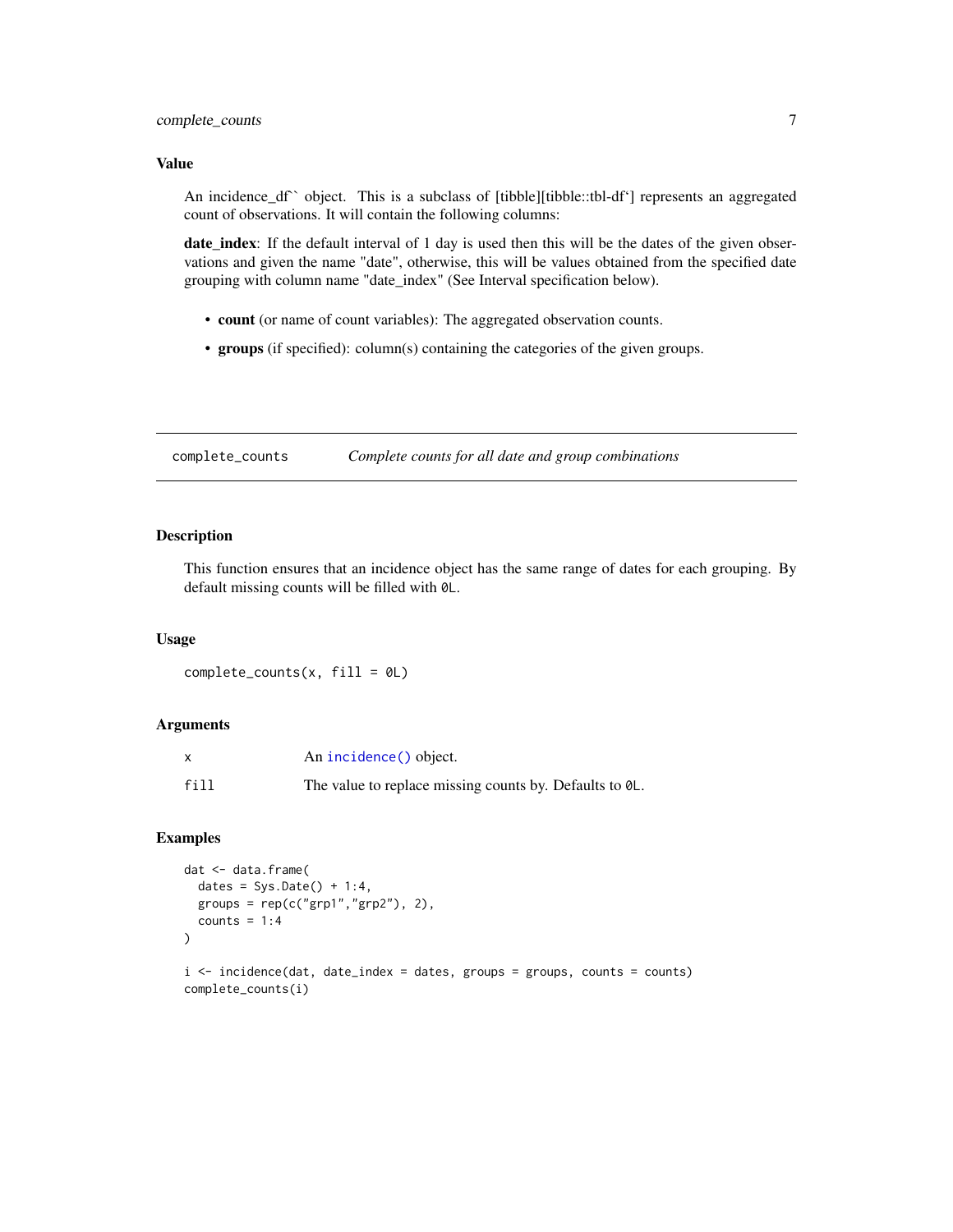<span id="page-7-0"></span>A dataset containing the daily time-series of cases, tests, hospitalisations, and deaths for UK.

#### Usage

covidregionaldataUK

# Format

A data frame with 6370 rows and 26 variables:

date the date that the counts were reported (YYYY-MM-DD)

region the region name

region\_code the region code

cases\_new new reported cases for that day

cases\_total total reported cases up to and including that day

deaths\_new new reported deaths for that day

deaths\_total total reported deaths up to and including that day

recovered\_new new reported recoveries for that day

recovered\_total total reported coveries up to and including that day

hosp\_new new reported hospitalisations for that day

hosp total total reported hospitalisations up to and including that day (note this is cumulative total of new reported, not total currently in hospital).

tested\_new tests for that day

tested\_total total tests completed up to and including that day

# Note

Extracted using the [covidregionaldata](https://CRAN.R-project.org/package=covidregionaldata) package on 2021-06-03.

#### Source

<https://CRAN.R-project.org/package=covidregionaldata>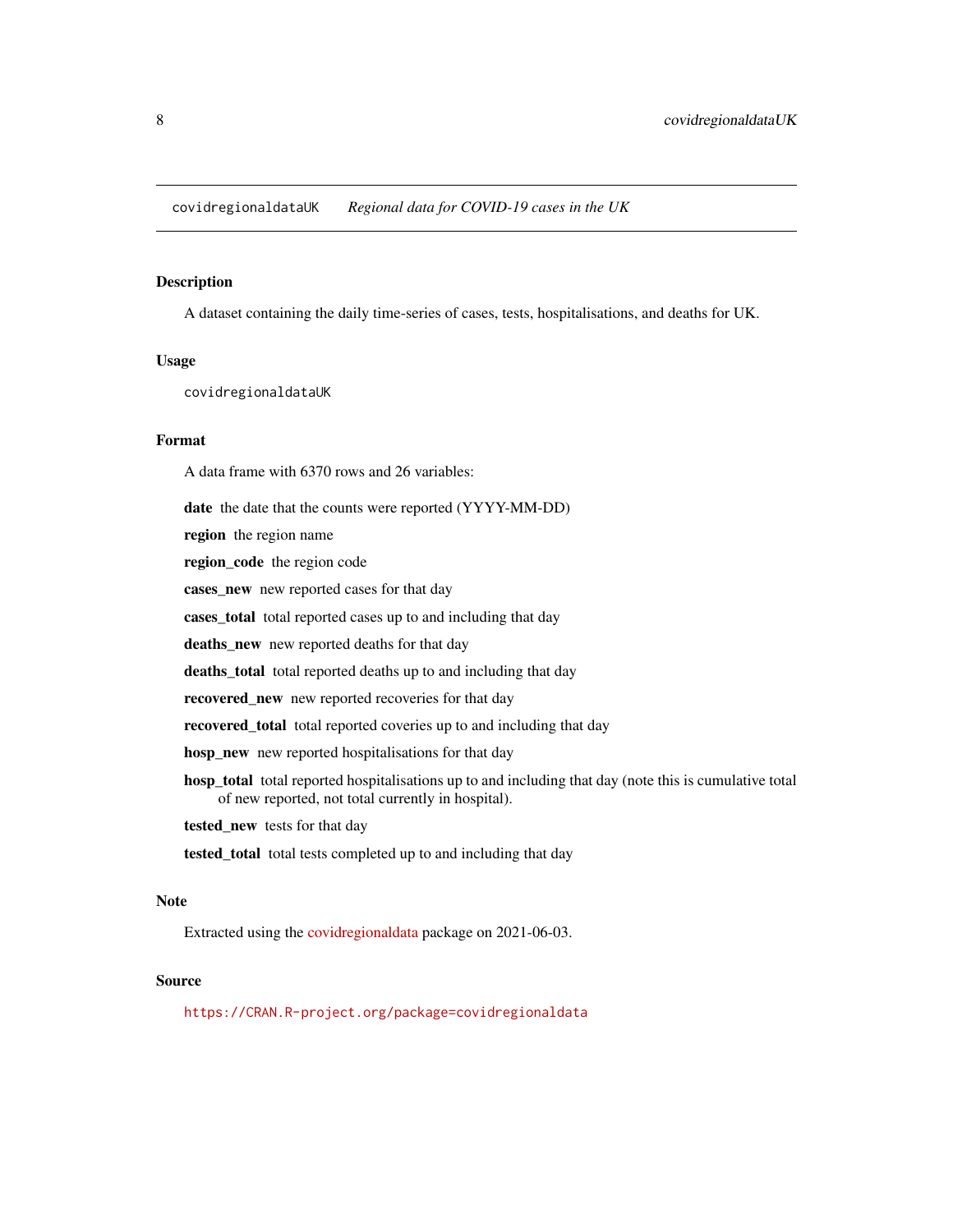<span id="page-8-0"></span>

cumulate is an S3 generic to compute cumulative numbers, with methods for different types of objects:

- default method is a wrapper for cumsum
- incidence objects: computes cumulative incidence over time

# Usage

```
cumulate(x, ...)
## Default S3 method:
```
cumulate(x, ...)

```
## S3 method for class 'incidence_df'
cumulate(x, fill = \emptyset L, ...)
```
# Arguments

|                         | An incidence object.                                                                                              |
|-------------------------|-------------------------------------------------------------------------------------------------------------------|
| $\cdot$ $\cdot$ $\cdot$ | Not currently used                                                                                                |
| fill                    | Value to complete missing date-grouping combinations with. If NULL, no com-<br>pletion is performed. Default: OL. |

# Examples

```
dat <- data.frame(
 dates = as.integer(c(0,1,2,2,3,5,7)),
  groups = factor(c(1, 2, 3, 3, 3, 3, 1))\mathcal{L}i <- incidence(dat, date_index = dates, groups = groups)
i
cumulative_i <- cumulate(i)
cumulative_i
```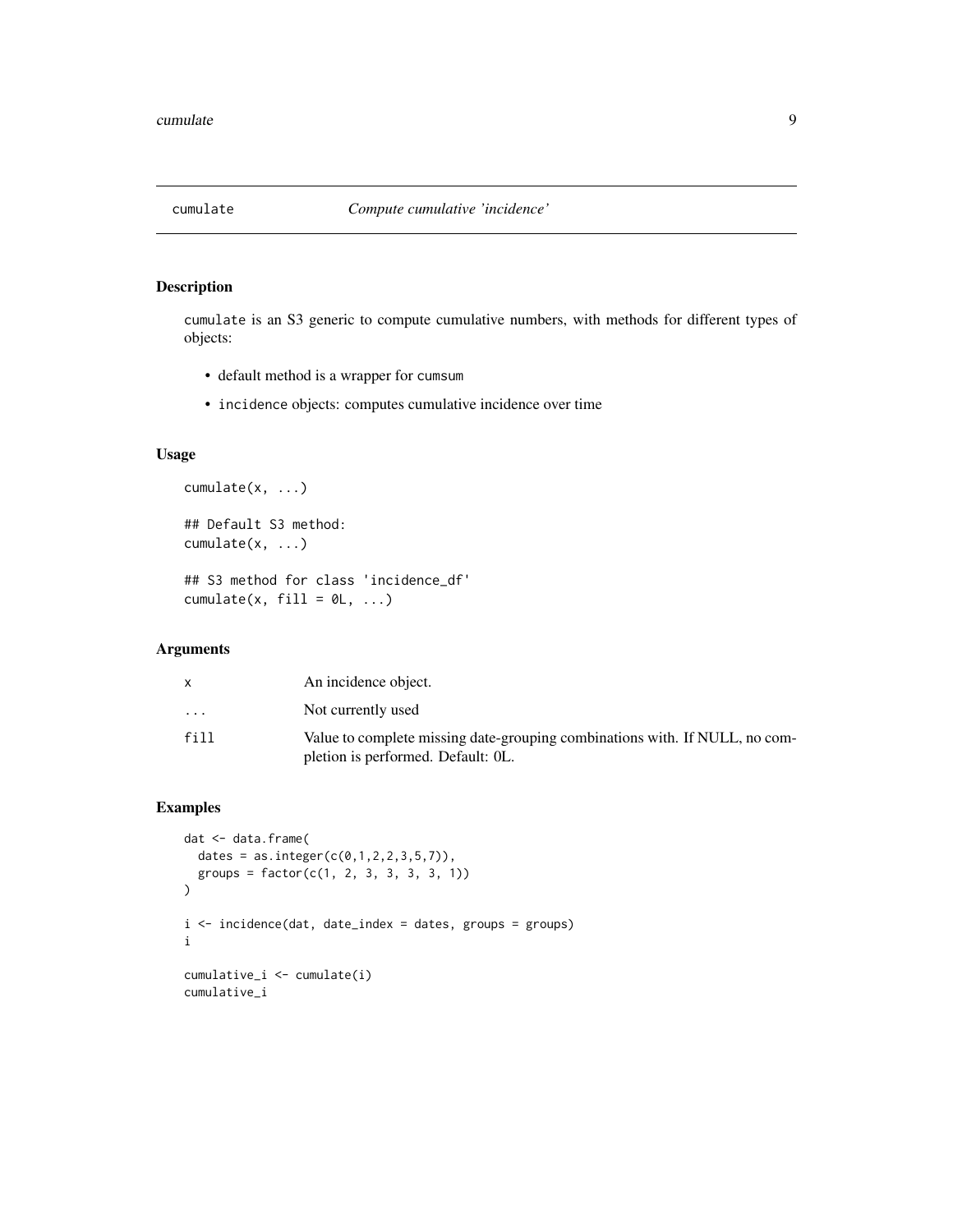<span id="page-9-1"></span><span id="page-9-0"></span>

Compute the incidence of events

# Usage

```
incidence(
  x,
  date_index,
  groups = NULL,
  interval = 1L,
  na_as_group = TRUE,
  counts = NULL,
  firstdate = NULL
\mathcal{L}
```

| X           | A data frame representing a linelist (or potentially a pre-aggregated dataset).                                                                                                                                                                                                                                                                                                                                                           |  |  |
|-------------|-------------------------------------------------------------------------------------------------------------------------------------------------------------------------------------------------------------------------------------------------------------------------------------------------------------------------------------------------------------------------------------------------------------------------------------------|--|--|
| date_index  | The time index (es) of the given data. This should be the name(s) corresponding<br>to the desired date column(s) in x of class: integer, numeric, Date, POSIXct,<br>POSIXIt, and character. (See Note about numeric and character formats).<br>Multiple inputs only make sense when x is a linelist, and in this situation, to<br>avoid ambiguity, the vector must be named. These names will be used for the<br>resultant count columns. |  |  |
| groups      | An optional vector giving the names of the groups of observations for which<br>incidence should be grouped.                                                                                                                                                                                                                                                                                                                               |  |  |
| interval    | An integer or character indicating the (fixed) size of the time interval used for<br>computing the incidence; defaults to 1 day. This can also be a text string that<br>corresponds to a valid date interval, e.g.                                                                                                                                                                                                                        |  |  |
|             | $*(x)$ day(s)<br>$*(x)$ weeks(s)<br>* (x) epiweeks(s)<br>* (x) isoweeks(s)<br>$\star$ (x) months(s)<br>$*(x)$ quarter(s)<br>$*(x)$ years(s)                                                                                                                                                                                                                                                                                               |  |  |
|             | More details can be found in the "Interval specification" and "Week intervals"<br>sections below.                                                                                                                                                                                                                                                                                                                                         |  |  |
| na_as_group | A logical value indicating if missing group values (NA) should treated as a sep-                                                                                                                                                                                                                                                                                                                                                          |  |  |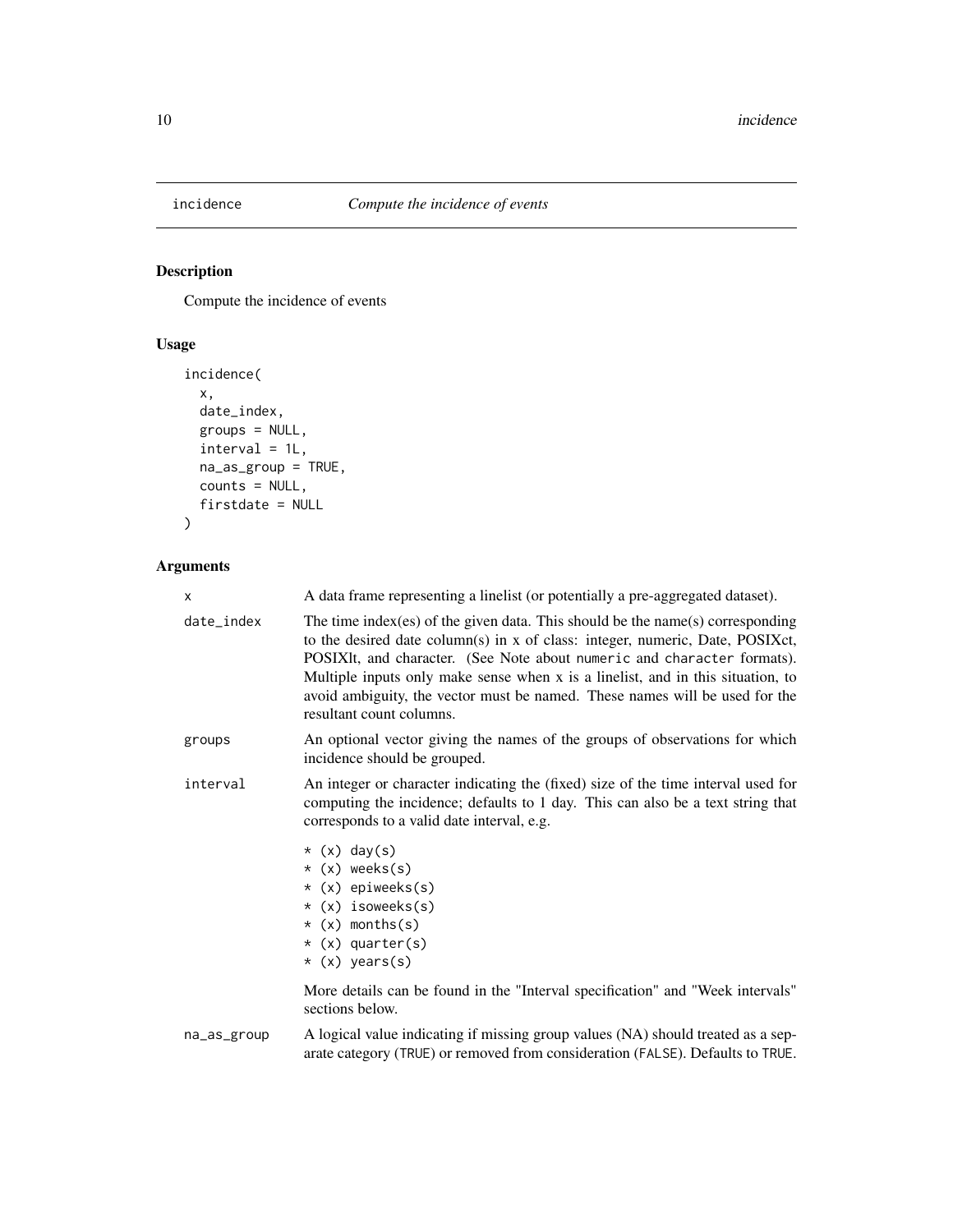#### <span id="page-10-0"></span>incidence 11

| counts    | The count variables of the given data. If NULL (default) the data is taken to be<br>a linelist of individual observations.                                                                                                                                                                                                                                                                                                                           |
|-----------|------------------------------------------------------------------------------------------------------------------------------------------------------------------------------------------------------------------------------------------------------------------------------------------------------------------------------------------------------------------------------------------------------------------------------------------------------|
| firstdate | When the interval is numeric or in days/months and has a numeric prefix greater<br>than 1, then you can optionally specify the date that you wish to anchor your<br>intervals to begin from. If NULL (default) then the intervals will start at the<br>minimum value contained in the date_index column. Note that the class of<br>firstdate must be Date if the date_index column is Date, POSIXct, POSIXIt,<br>or character and integer otherwise. |

#### Value

An incidence2 object. This is a subclass of [incidence\\_df](#page-5-1) and aggregated count of observations grouped according to the specified interval and, optionally, the given groups. By default it will contain the following columns:

- date / date\_index: If the default interval of 1 day is used then this will be the dates of the given observations and given the name "date", otherwise, this will be values obtained from the specified date grouping with column name "date index" (See Interval specification below).
- groups (if specified): Column(s) containing the categories of the given groups.
- count (or name of count variables): The aggregated observation counts.

#### Note

Input data (date\_index):

- Decimal (numeric) dates: will be truncated.
- Character dates should be in the unambiguous yyyy-mm-dd (ISO 8601) format. Any other format will trigger an error.

Interval specification (interval): incidence() uses the [grates](https://cran.r-project.org/package=grates) package to generate date groupings. The grouping used depends on the value of interval. This can be specified as either an integer value or a more standard specification such as "day", "week", "month", "quarter" or "year". The format in this situation is similar to that used by [seq.Date\(\)](#page-0-0) where these values can optionally be preceded by a (positive or negative) integer and a space, or followed by "s". When no prefix is given:

- "week" : uses the "grates\_yearweek" class (see [grates::as\\_yearweek\(\)](#page-0-0)).
- "month" : uses the "grates\_month" class (see [grates::as\\_month\(\)](#page-0-0)).
- "quarter" : uses the "grates\_quarter" class (see [grates::as\\_quarter\(\)](#page-0-0)).
- "year": uses the "grates year" class (see [grates::as\\_year\(\)](#page-0-0)).

When a prefix is provided (e.g. 2 weeks) the output is an object of class "period" (see [as\\_period\(\)](#page-0-0)). Note that for the values "month", "quarter" and "year" intervals are always chosen to start at the beginning of the calendar equivalent. If the input is an integer value the input is treated as if it was specified in days (i.e. 2 and 2 days) produce the same output.

The only interval values that do not produce these grouped classes are 1, 1L, "day" or "days" (both without prefix) are used. In this situation the returned object is of the standard "Date" class.

### Week intervals: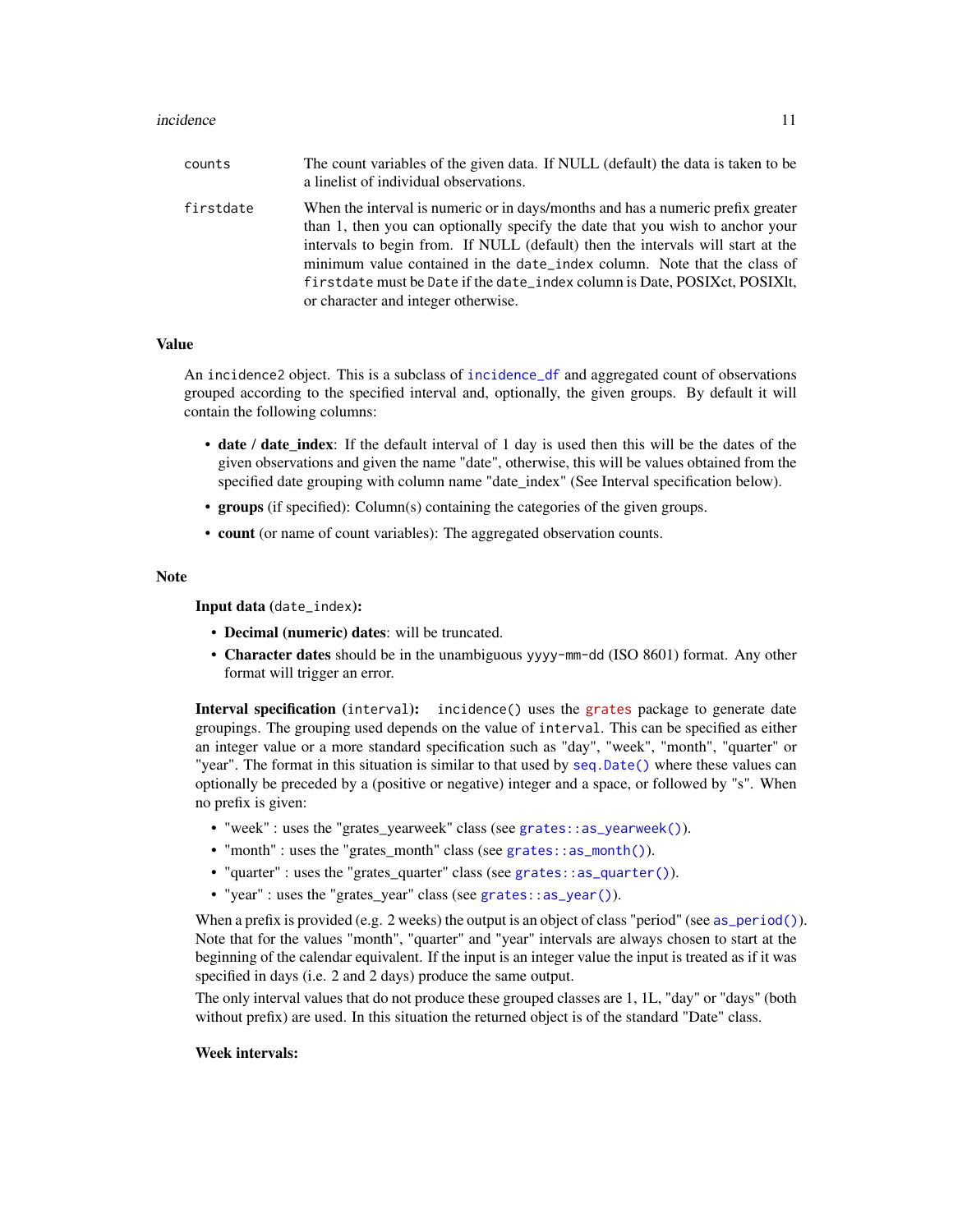It is possible to construct incidence objects standardized to any day of the week. The default state is to use ISO 8601 definition of weeks, which start on Monday. You can specify the day of the week an incidence object should be standardised to by using the pattern "n W weeks" where "W" represents the weekday in an English or current locale and "n" represents the duration, but this can be ommitted. Below are examples of specifying weeks starting on different days assuming we had data that started on 2016-09-05, which is ISO week 36 of 2016:

- interval = "2 monday weeks" (Monday 2016-09-05)
- interval = "1 tue week" (Tuesday  $2016-08-30$ )
- interval = "1 Wed week" (Wednesday 2016-08-31)
- interval = "1 Thursday week" (Thursday 2016-09-01)
- interval = "1 F week" (Friday 2016-09-02)
- interval = "1 Saturday week" (Saturday 2016-09-03)
- interval = "Sunday week" (Sunday 2016-09-04)

It's also possible to use something like "3 weeks: Saturday"; In addition, there are keywords reserved for specific days of the week:

- interval = "week", (Default, Monday)
- interval = "ISOweek" (Monday)
- interval = "EPIweek" (Sunday)
- interval = "MMWRweek" (Sunday)

#### Examples

```
if (requireNamespace("outbreaks", quietly = TRUE)) {
 withAutoprint({
    data(ebola_sim_clean, package = "outbreaks")
    dat <- ebola_sim_clean$linelist
    # daily incidence
    incidence(dat, date_of_onset)
    # weekly incidence
    incidence(dat, date_of_onset, interval = "week")
    # starting on a Monday
    incidence(dat, date_of_onset, interval = "isoweek")
    # starting on a Sunday
    incidence(dat, date_of_onset, interval = "epiweek")
    # group by gender
    incidence(dat, date_of_onset, interval = 7, groups = gender)
    # group by gender and hospital
    incidence(dat, date_of_onset, interval = "2 weeks", groups = c(gender, hospital))
 })
}
# use of first_date
dat \le - data.frame(dates = Sys.Date() + sample(-3:10, 10, replace = TRUE))
```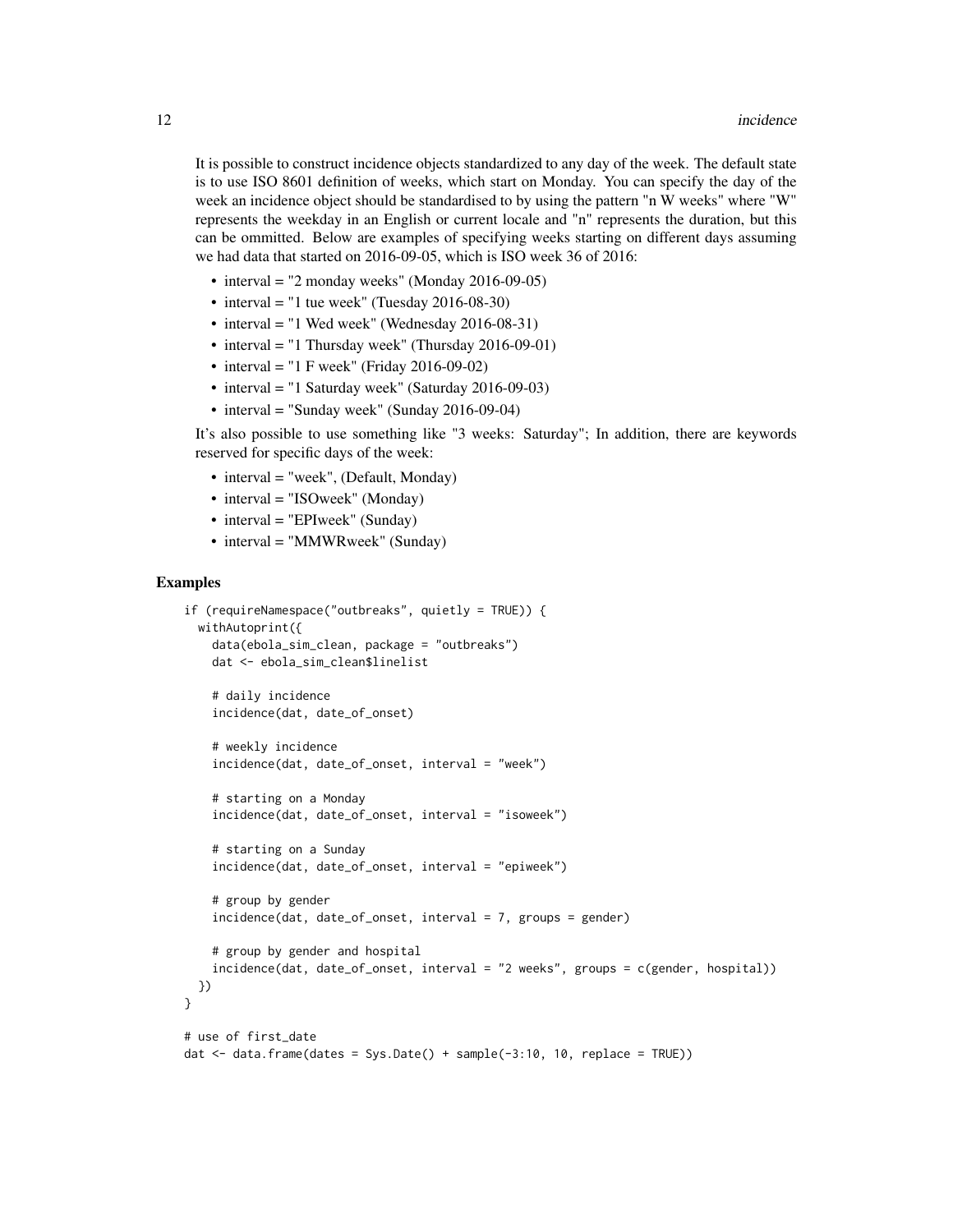```
incidence(data, dates, interval = "week", firstdate = SysDate() + 1)
```
keep *Keep first and last occurences*

#### Description

keep\_first() (keep\_last) keeps the first (last) n entries to occur by date ordering.

```
keep_first(x, n, ...)
## Default S3 method:
keep_first(x, n, ...)
## S3 method for class 'incidence_df'
keep_first(x, n, ...)
## S3 method for class 'grates_yearweek'
keep_first(x, n, ...)
## S3 method for class 'grates_month'
keep_first(x, n, ...)
## S3 method for class 'grates_quarter'
keep_first(x, n, ...)
## S3 method for class 'grates_year'
keep_first(x, n, ...)
## S3 method for class 'grates_period'
keep_first(x, n, ...)
keep\_last(x, n, ...)## Default S3 method:
keep_last(x, n, ...)
## S3 method for class 'incidence_df'
keep\_last(x, n, ...)## S3 method for class 'grates_yearweek'
keep_last(x, n, ...)
## S3 method for class 'grates_month'
```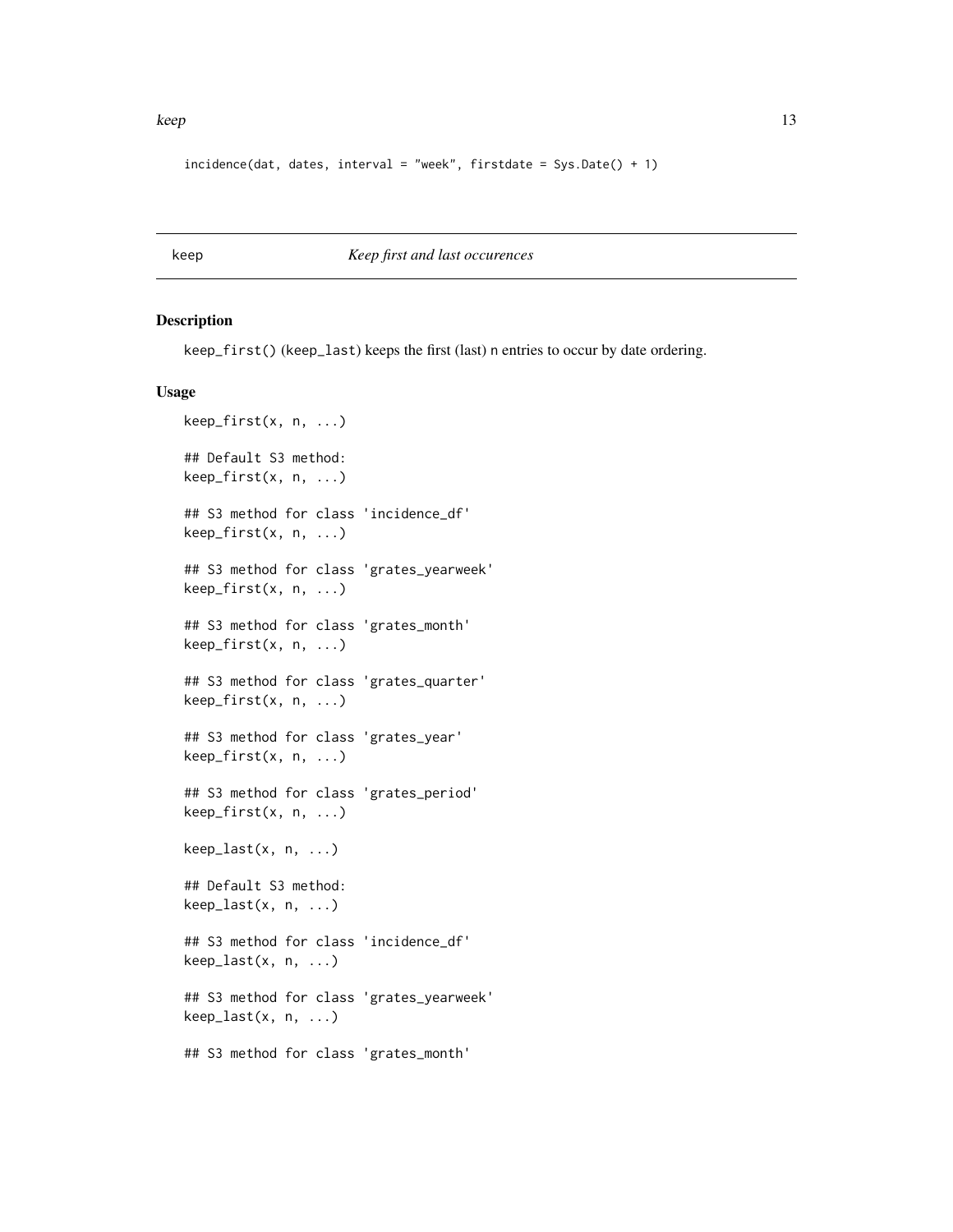<span id="page-13-0"></span>14 new\_incidence new\_incidence

```
keep_last(x, n, ...)
## S3 method for class 'grates_quarter'
keep_last(x, n, ...)
## S3 method for class 'grates_year'
keep_last(x, n, ...)
## S3 method for class 'grates_period'
keep_last(x, n, ...)
```
# Arguments

| X         | Object to filter.          |  |
|-----------|----------------------------|--|
| n         | Number of entries to keep. |  |
| $\cdot$ . | Not currently used.        |  |

# Value

The objected with the chosen entries.

new\_incidence *Incidence constructor and validator*

# Description

Creates or validates an incidence object. Mainly of use to those developing packages to work with incidence objects.

```
new_incidence(
  x,
  date,
 groups = NULL,
 counts,
 measurements = NULL,
 validate = TRUE
)
validate_incidence(x)
```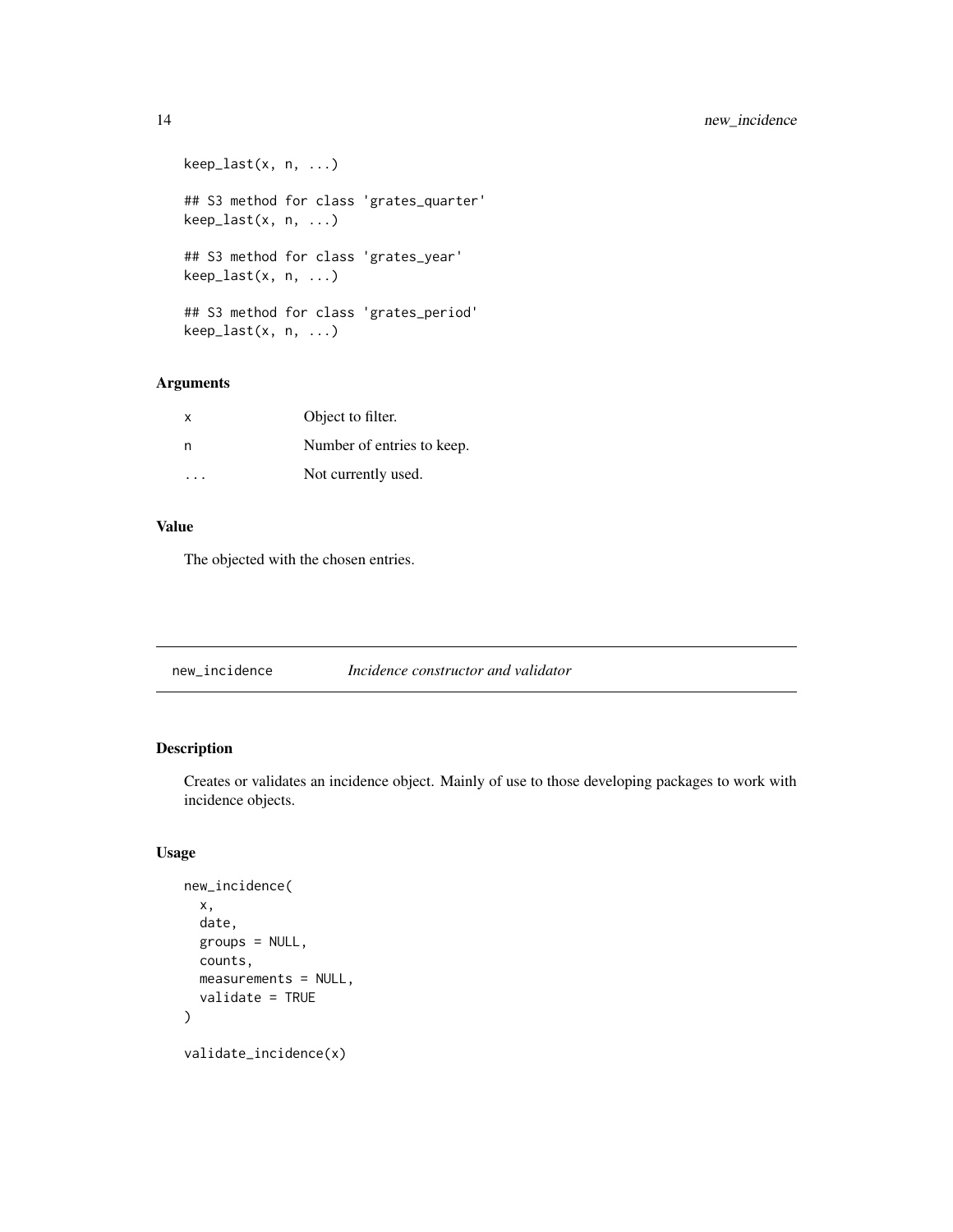# <span id="page-14-0"></span>plot.incidence2 15

#### **Arguments**

| $\mathsf{x}$ | An incidence-like object                                                                                                                                  |
|--------------|-----------------------------------------------------------------------------------------------------------------------------------------------------------|
| date         | The time index of 'x.                                                                                                                                     |
| groups       | An optional vector giving the names of the groups in x.                                                                                                   |
| counts       | The count variables of x                                                                                                                                  |
| measurements | An optional vector giving the names of measurement variables in x.                                                                                        |
| validate     | A logical value indicating whether to validate the input. If FALSE, only minimal<br>checks are made which can give a performance advantage if so desired. |

# Details

new\_incidence() creates a new incidence object which is a subclass of a tibble (i.e. class incidence, tbl\_df, tbl and data.frame).

validate\_incidence() checks the object for internal consistency. For an object to be considered an incidence object it must: \* inherit the incidence and data.frame class; \* have a single column representing the date\_index with the name of this variable being stored in the date attribute; \* have one or more columns representing the counts with the name of these variables being stored in the counts attribute; \* have zero or more columns representing groups with, if and only if present, the names of these being stored in the groups attribute; \* have zero or more columns representing measurement with, if and only if present, the names of these being stored in the measurements attribute; \* not have duplicated rows with regards to the date and group variables.

#### Value

An incidence object (invisibly for validate\_incidence())

plot.incidence2 *Plotting functions*

### Description

incidence2 includes two plotting functions to simplify graph creation.

```
## S3 method for class 'incidence2'
plot(
  x,
 count = NULL,fill = NULL,centre_dates = TRUE,
  date_format = "YY-Xm-Xd",stack = TRUE,title = NULL,
  col_pal = vibrant,
```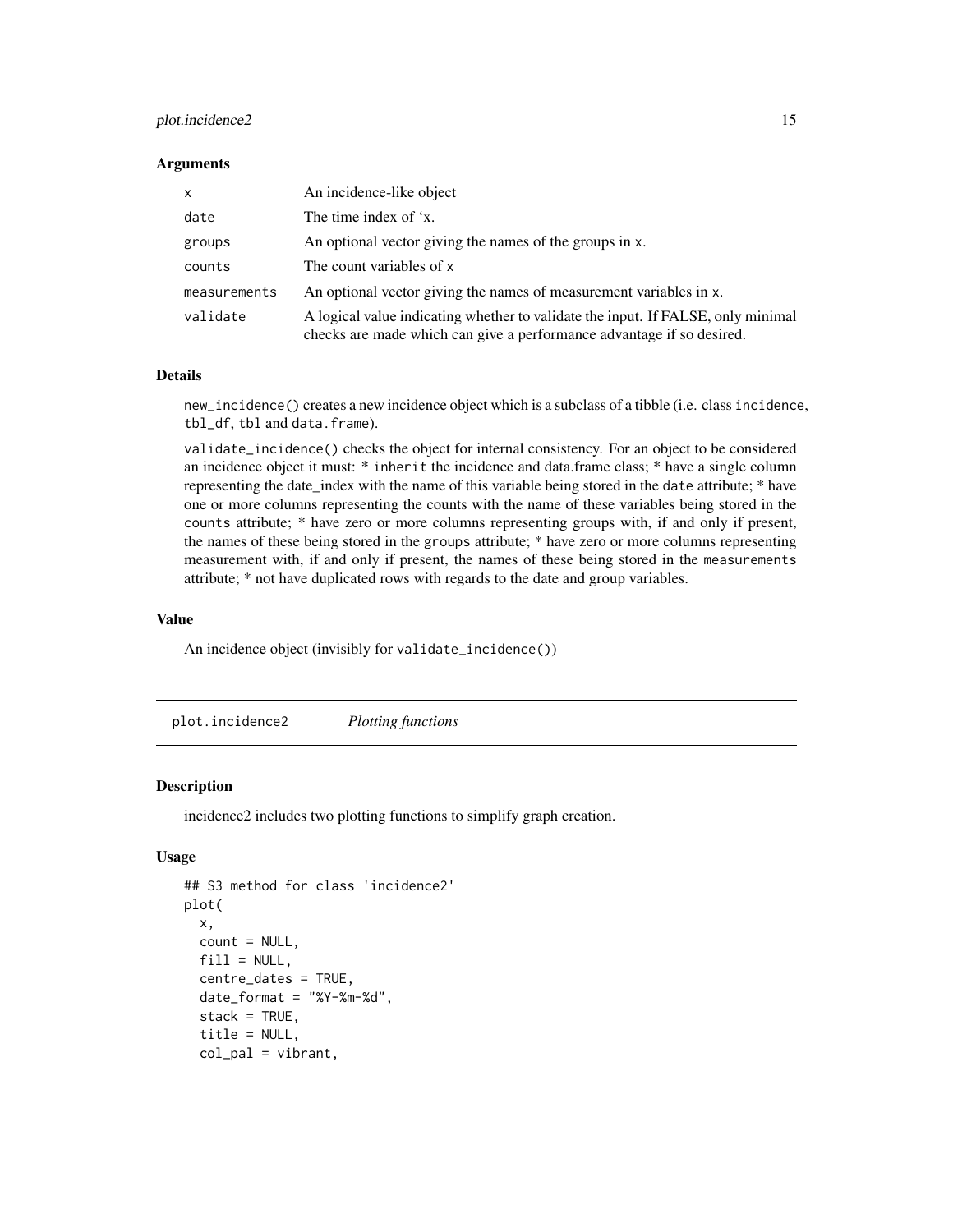```
alpha = 0.7,
 color = NA,
 xlab = "",
 ylab = NULL,
 n_breaks = 6,
 width = 1,
 show_cases = FALSE,
 border = "white",
 na_color = "grey",
 legend = c("right", "left", "bottom", "top", "none"),
 angle = \theta,
 size = NULL,
  ...
\mathcal{L}facet_plot(x, ...)
## S3 method for class 'incidence2'
facet_plot(
 x,
 count = NULL,factors = NULL,centre_dates = TRUE,
 date_format = "%Y-%m-%d",
 stack = TRUE,
 fill = NULL,title = NULL,
 col\_pal = vibrant,alpha = 0.7,
 color = NA,
 xlab = ",
 ylab = NULL,
 n_breaks = 3,
 width = 1,
  show_cases = FALSE,
 border = "white",
 na_color = "grey",
 legend = c("bottom", "top", "left", "right", "none"),
  angle = 0,
 size = NULL,
 nrow = NULL,...
\mathcal{L}
```

|       | An incidence() object.                                                        |  |  |
|-------|-------------------------------------------------------------------------------|--|--|
| count | Which count variable to have on the y-axis. If NULL (default) the first entry |  |  |

<span id="page-15-0"></span>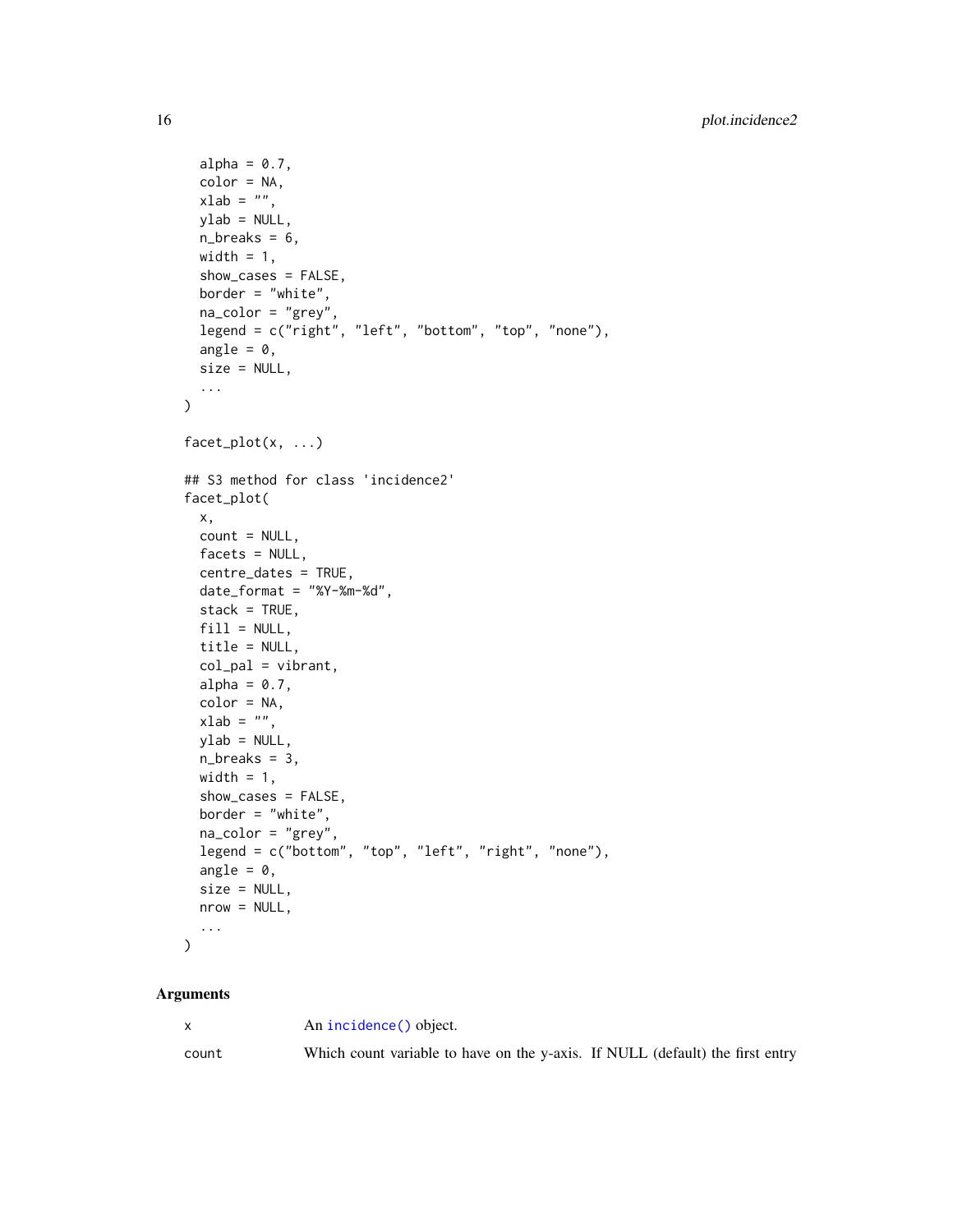<span id="page-16-0"></span>

|              | returned from get_count_names(x) is used.                                                                                                                                                                                                                           |
|--------------|---------------------------------------------------------------------------------------------------------------------------------------------------------------------------------------------------------------------------------------------------------------------|
| fill         | Which variable to color plots by. If NULL no distinction if made for plot colors.                                                                                                                                                                                   |
| centre_dates | If the interval is one of a single week, month, quarter or year the x_axis labels<br>are centred with custom category labels. Set this option to FALSE to use date<br>labels at the breaks.                                                                         |
| date_format  | Format to use if "Date" scales are required. The value is used by format. Date()<br>and can be any input acceptable by that function (defaults to "% $Y$ -%m-%d).                                                                                                   |
| stack        | A logical indicating if bars of multiple groups should be stacked, or displayed<br>side-by-side. Only used if fill is not NULL.                                                                                                                                     |
| title        | Optional title for the graph.                                                                                                                                                                                                                                       |
| col_pal      | col_pal The color palette to be used for the groups; defaults to vibrant (see<br>?palettes).                                                                                                                                                                        |
| alpha        | The alpha level for color transparency, with 1 being fully opaque and 0 fully<br>transparent; defaults to 0.7.                                                                                                                                                      |
| color        | The color to be used for the borders of the bars; NA for invisible borders; de-<br>faults to NA.                                                                                                                                                                    |
| xlab         | The label to be used for the x-axis; empty by default.                                                                                                                                                                                                              |
| ylab         | The label to be used for the y-axis; by default, a label will be generated auto-<br>matically according to the time interval used in incidence computation.                                                                                                         |
| n_breaks     | Approximate number of breaks calculated using scales:: breaks_pretty (de-<br>fault 6).                                                                                                                                                                              |
| width        | Value between 0 and 1 indicating the relative size of the bars to the interval.<br>Default 1.                                                                                                                                                                       |
| show_cases   | if TRUE (default: FALSE), then each observation will be colored by a border. The<br>border defaults to a white border unless specified otherwise. This is normally<br>used outbreaks with a small number of cases. Note: this can only be used if<br>$stack = TRUE$ |
| border       | If show_cases is TRUE this represents the color used for the borders of the<br>individual squares plotted (defaults to "white").                                                                                                                                    |
| na_color     | The colour to plot NA values in graphs (default: grey).                                                                                                                                                                                                             |
| legend       | Position of legend in plot.                                                                                                                                                                                                                                         |
| angle        | Rotation angle for text.                                                                                                                                                                                                                                            |
| size         | text size in pts.                                                                                                                                                                                                                                                   |
| .            | other arguments to pass to ggplot2::scale_x_continuous().                                                                                                                                                                                                           |
| facets       | Which variable to facet plots by. If NULL will use all group_labels of the inci-<br>dence object.                                                                                                                                                                   |
| nrow         | Number of rows.                                                                                                                                                                                                                                                     |

# Details

- plot creates a one-pane graph of an incidence object.
- facet\_plot creates a multi-facet graph of a grouped incidence object. If the object has no groups it returns the same output as a call to [plot\(\)](#page-0-0).
- If the [incidence\(\)](#page-9-1) object has a rolling average column then that average will be overlaid on top.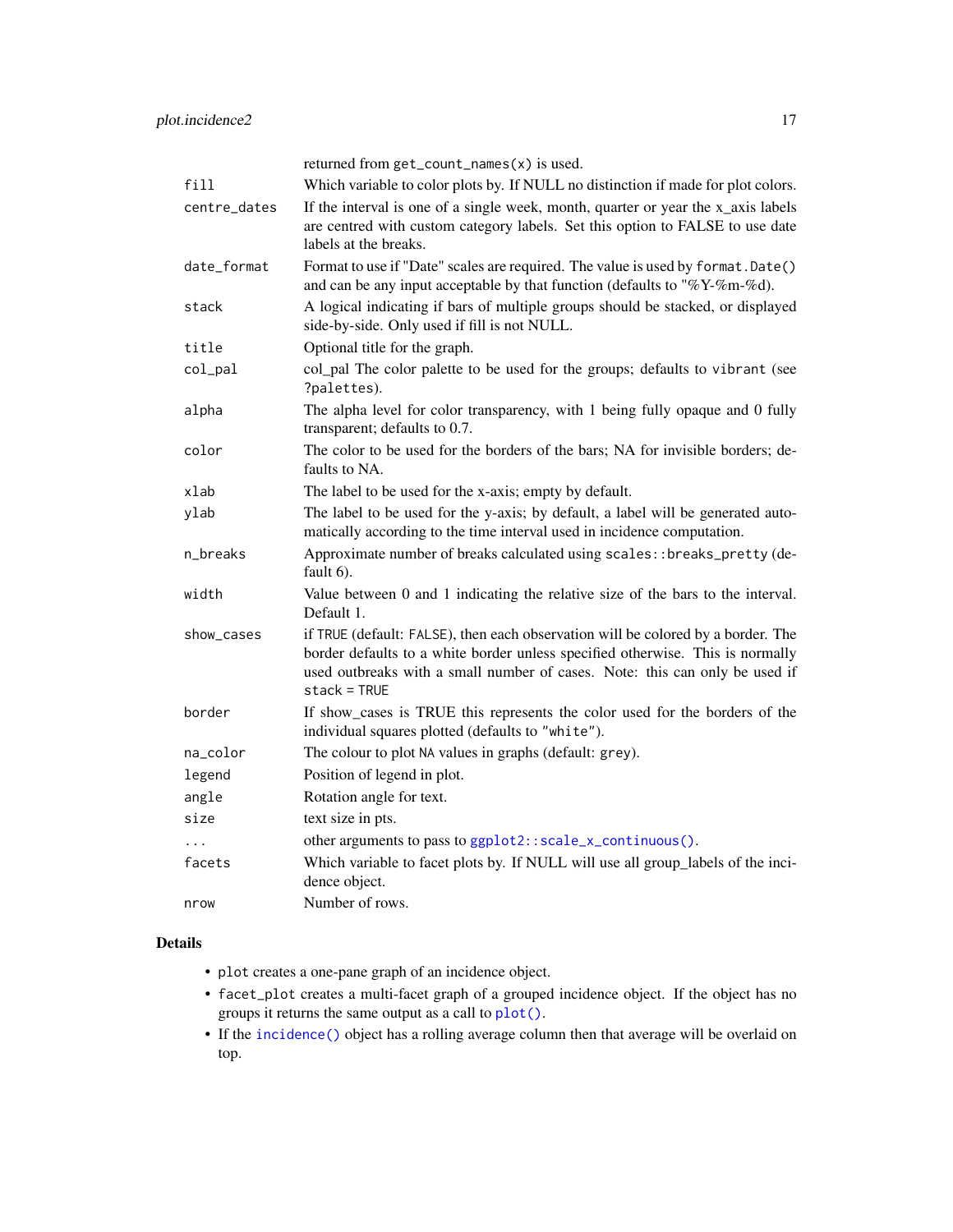# Value

• facet\_plot() and plot() generate a [ggplot2::ggplot\(\)](#page-0-0) object.

### Examples

```
if (requireNamespace("outbreaks", quietly = TRUE) && requireNamespace("ggplot2", quietly = TRUE)) {
 withAutoprint({
   data(ebola_sim_clean, package = "outbreaks")
   dat <- ebola_sim_clean$linelist
   inci <- incidence(dat,
                      date_index = date_of_onset,
                      interval = 7,
                      groups = hospital)
    inci2 <- incidence(dat,
                      date_index = date_of_onset,
                      interval = 7,
                      groups = c(hospital, gender))
   plot(inci)
   plot(inci, fill = hospital)
   plot(inci, fill = hospital, stack = FALSE)
   facet_plot(inci)
   facet_plot(inci2)
   facet_plot(inci2, facets = gender)
   facet_plot(inci2, facets = hospital, fill = gender)
 })
}
```
print\_incidence *Print an incidence object.*

# Description

Print an incidence object.

# Usage

```
## S3 method for class 'incidence_df'
print(x, \ldots)
```
## S3 method for class 'incidence\_df' format $(x, \ldots)$ 

|                         | An 'incidence' object.                                           |
|-------------------------|------------------------------------------------------------------|
| $\cdot$ $\cdot$ $\cdot$ | Additional arguments passed through to the tibble format method. |

<span id="page-17-0"></span>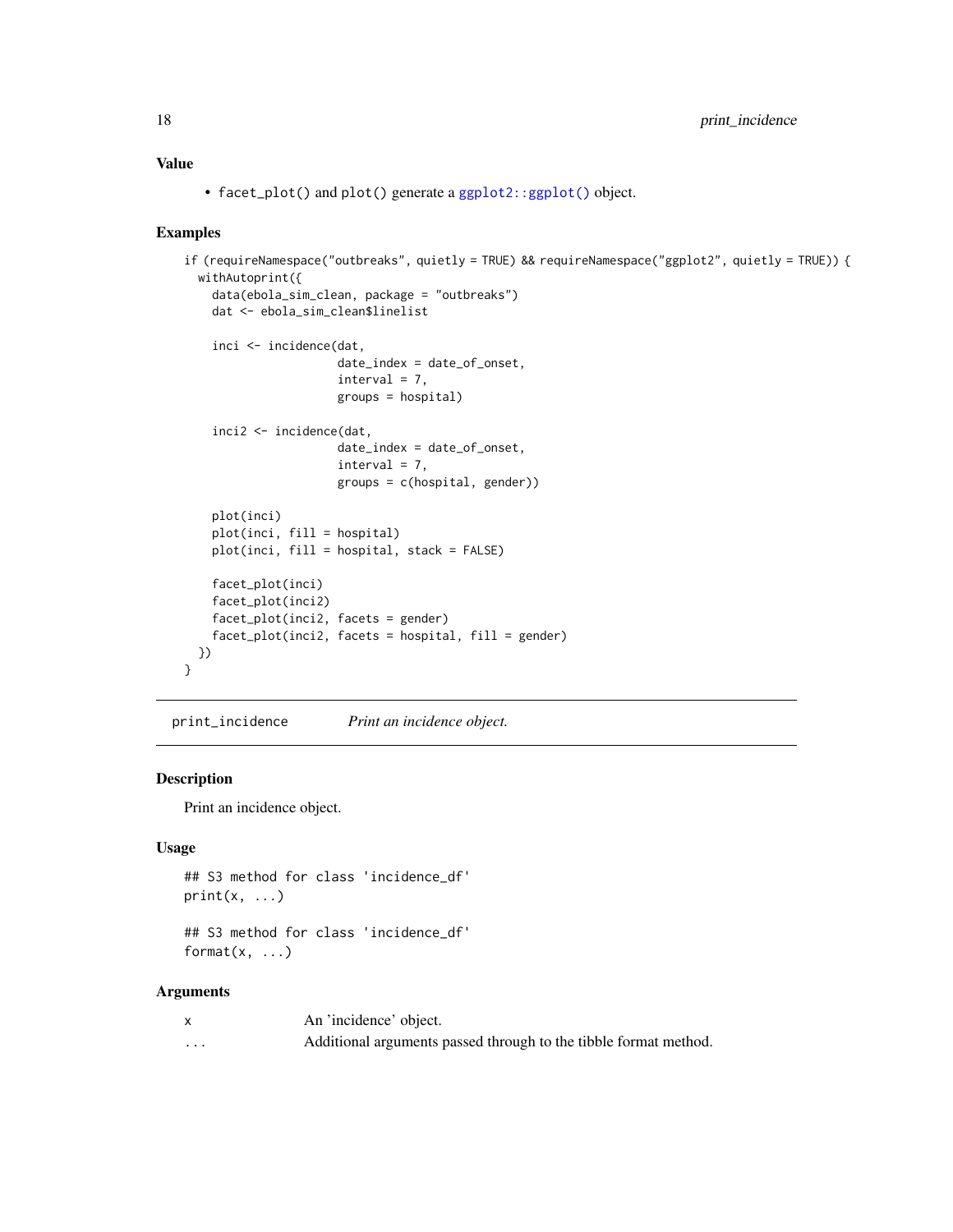<span id="page-18-0"></span>

This function regroups an [incidence\(\)](#page-9-1) object across the specified groups. The resulting [incidence\(\)](#page-9-1) object will contains counts summed over the groups present in the input.

#### Usage

 $regroup(x, groups = NULL)$ 

# Arguments

|        | An incidence() object.                                                          |
|--------|---------------------------------------------------------------------------------|
| groups | The groups to sum over. If NULL (default) then the function ignores all groups. |

# Examples

```
if (requireNamespace("outbreaks", quietly = TRUE)) {
 withAutoprint({
   data(ebola_sim_clean, package = "outbreaks")
   dat <- ebola_sim_clean$linelist
   i <- incidence(dat,
                   date_index = date_of_onset,
                   groups = c(gender, hospital))
    regroup(i)
   regroup(i, hospital)
 })
}
```
summary.incidence\_df *Summary of an incidence object*

# Description

Summary of an incidence object

```
## S3 method for class 'incidence_df'
summary(object, ...)
```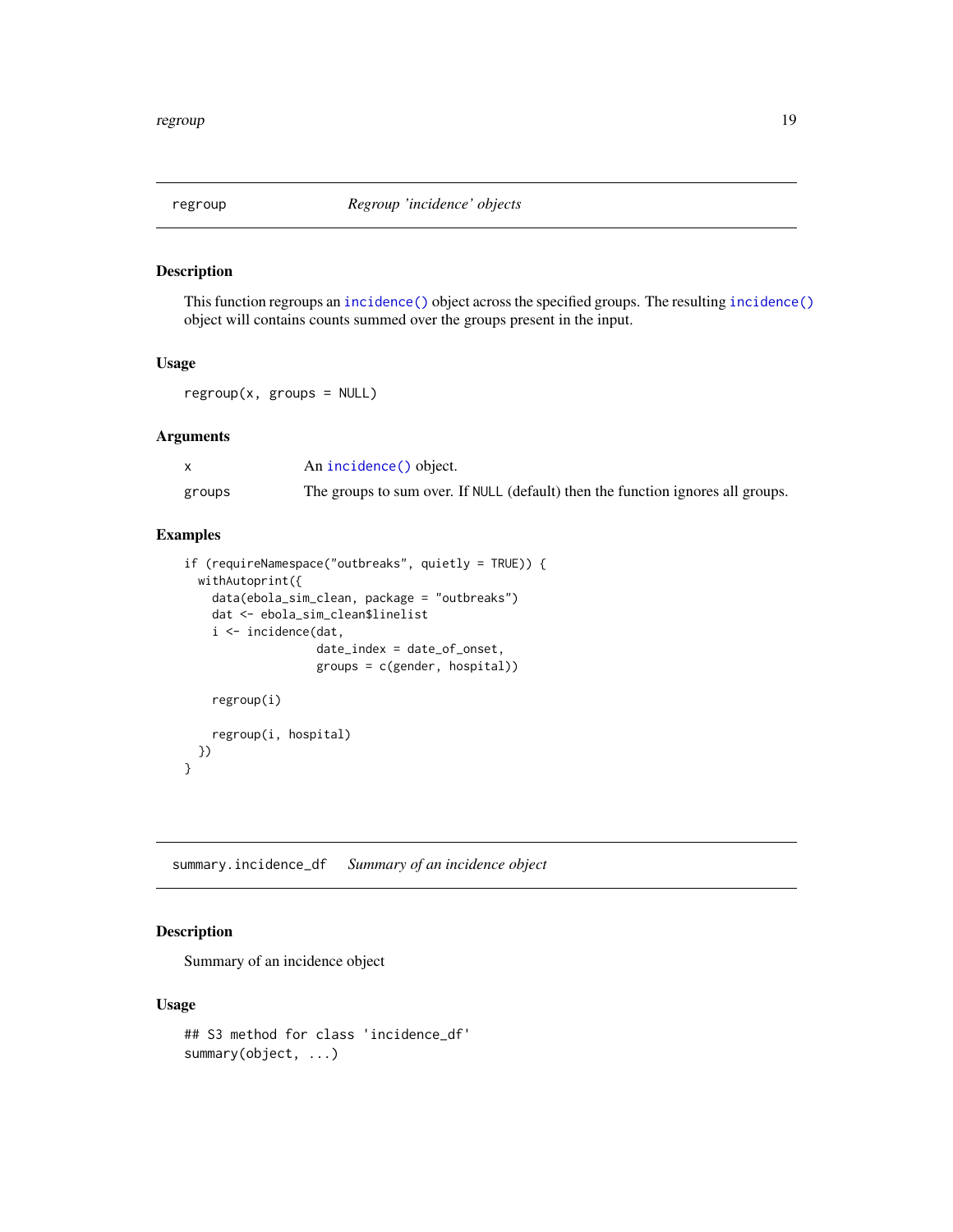20 vibrant version of the contract of the contract of the contract of the contract of the contract of the contract of the contract of the contract of the contract of the contract of the contract of the contract of the cont

# Arguments

| object  | An 'incidence' object. |
|---------|------------------------|
| $\cdot$ | Not used.              |

# Value

object (invisibly).

vibrant *Color palettes used in incidence*

# Description

These functions are color palettes used in incidence. The palettes come from https://personal.sron.nl/~pault/#sec:qualitative and exclude grey, which is reserved for missing data.

# Usage

vibrant(n)

muted(n)

# Arguments

n a number of colors

# Examples

vibrant(5) muted(10)

<span id="page-19-0"></span>